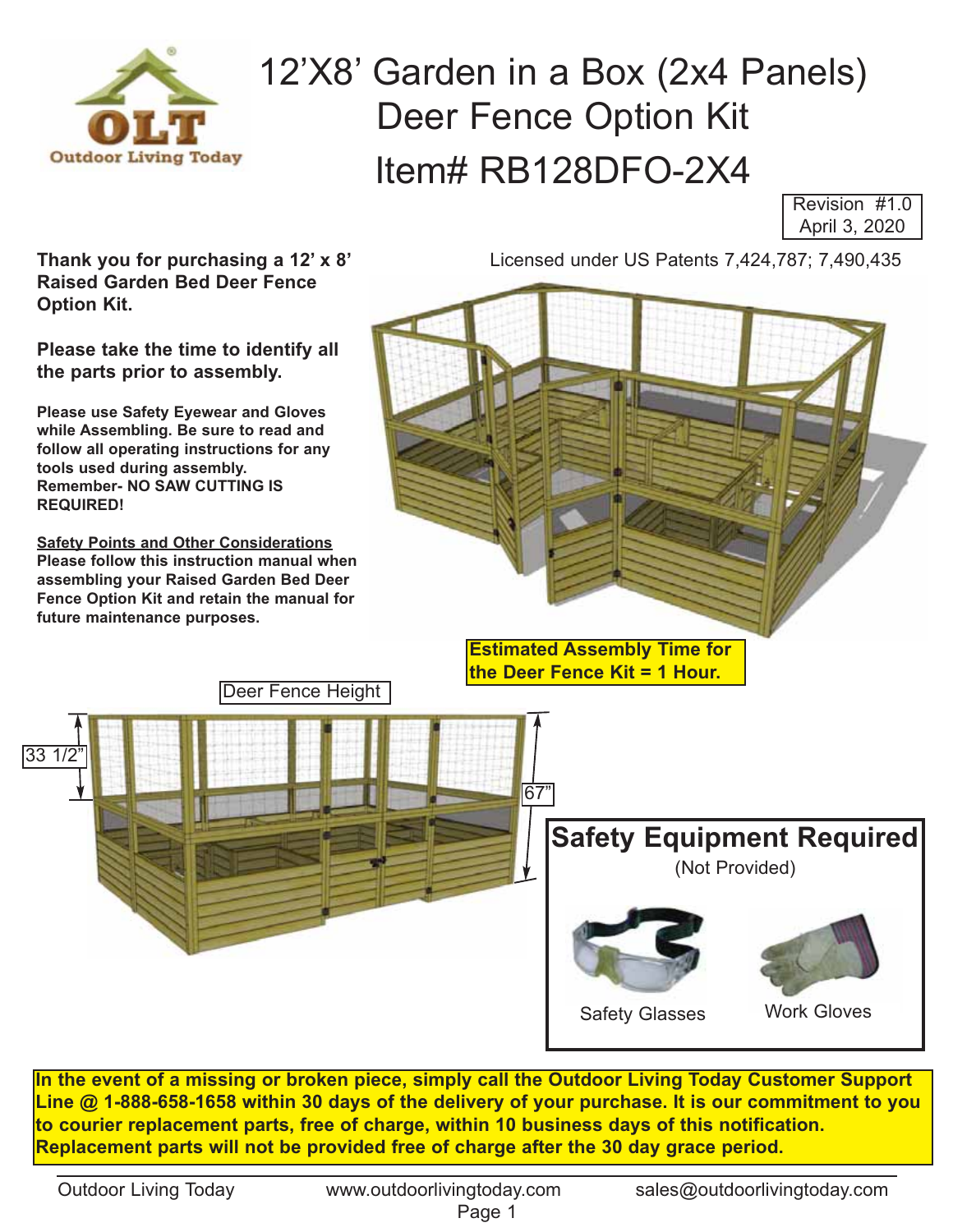## **Exploded View and Parts List for 8x12 Raised Bed Deer Fence Option Kit**





**1.** Prior to installing your Deer Fence Option Kit, confirm your 12x8 Raised Bed is level and square. Measure diagonally inside corner to corner (approximately 164 1/4") in both directions. Adjust as required. Use a level to determine if the tops of the bed frames are sloped and adjust if necessary.

We recommend filling your raised bed with soil prior to installing your Deer Fence Option Kit.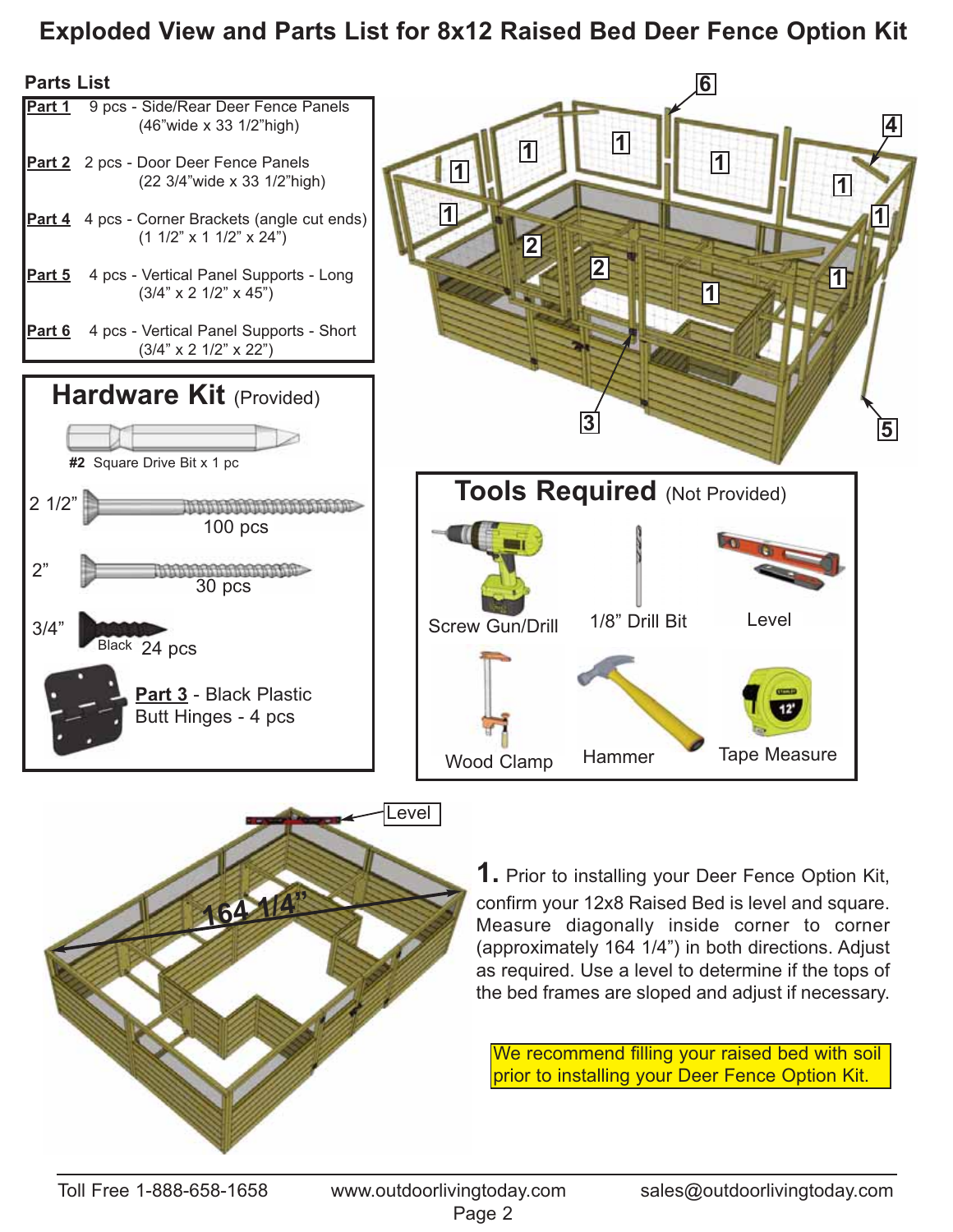**2.** Starting on the side of the rear corner, position the frame of a **Side Panel (1) - 46" wide x 33 1/2" high** directly on top of the raised bed frame. Screw frames together with **4 - 2 1/2" Screws** as shown on the left.

> **Expert Advice:** Use a Wood Clamp when positioning and attaching deer fence panels together.

**3.** Position a **Rear Panel (1) - 46" wide x 33 1/2" high** directly on top of the side raised bed frame. Hold both deer fence frames together and starting at the top, screw together with **5 - 2 1/2" Screws** as shown on the left. Screw bottom of frame down to raised bed frame with **4 - 2 1/2" Screws.**

**<sup>1</sup> <sup>1</sup> <sup>1</sup> <sup>1</sup> <sup>1</sup>**

**1**

Front

**4.** Position a second **Rear Panel (1) - 46" wide x 33 1/2" high** on top of the rear raised bed frame. Hold both rear deer fence frames together and starting at the top, screw together with **4 - 2 1/2" Screws** as shown above. Screw bottom of frame down to raised bed frame with **4 - 2 1/2" Screws**. Complete remaining side and rear panels attachments following **Steps 2 and 3.**

**1 1 1 1 1 1 1 1 1 1** 

Rear

**1**

**1**

**Real** 

Side

Position frames so they are even.

Rear

**Flush**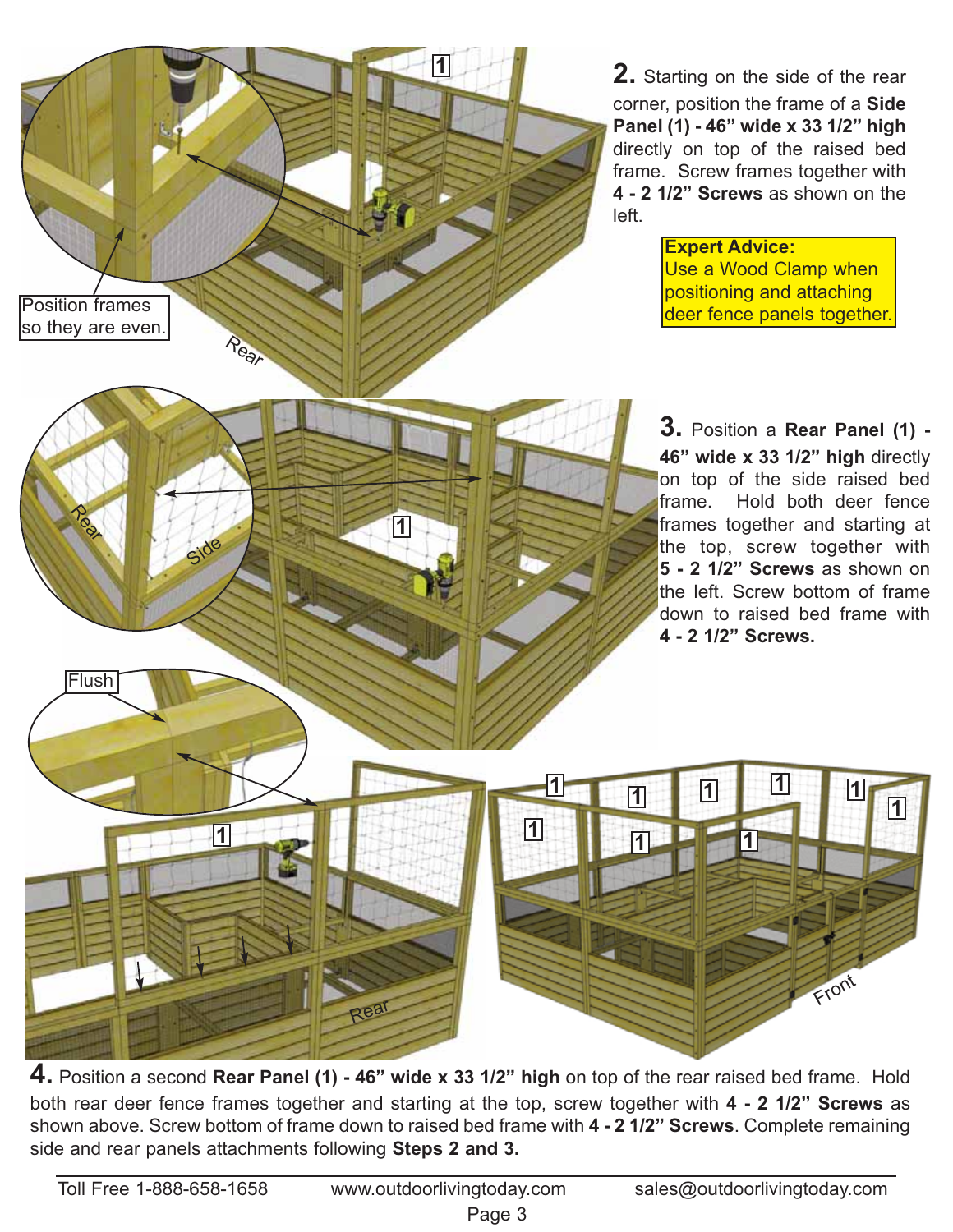

**5.** Locate both **Deer Fence Door Panels (2) - 22 3/4" wide x 33 1/2" high.** Position and install both Door Panels, screwing only from bottom frame into top of raised bed door frame with **3 - 2 1/2" screws** per panel as shown above.



**6.** Locate all four **Black Plastic Hinges (3)** and attach to deer fence frame with **6 - 3/4" black screws per hinge** as shown above. Use 1/8" drill bit to pilot hole shallow holes before attaching to avoid splitting deer fence framing. Open and close door to check door aligned correctly. Adjust as required.



**7.** Attach **Corner Brackets with angle cut ends - (4)** on the inside frames at the top. Use **2 - 2 1/2" Screws** per bracket. Screw on an angle. Pre-drill ends with 1/8" drill bit to prevent wood splitting.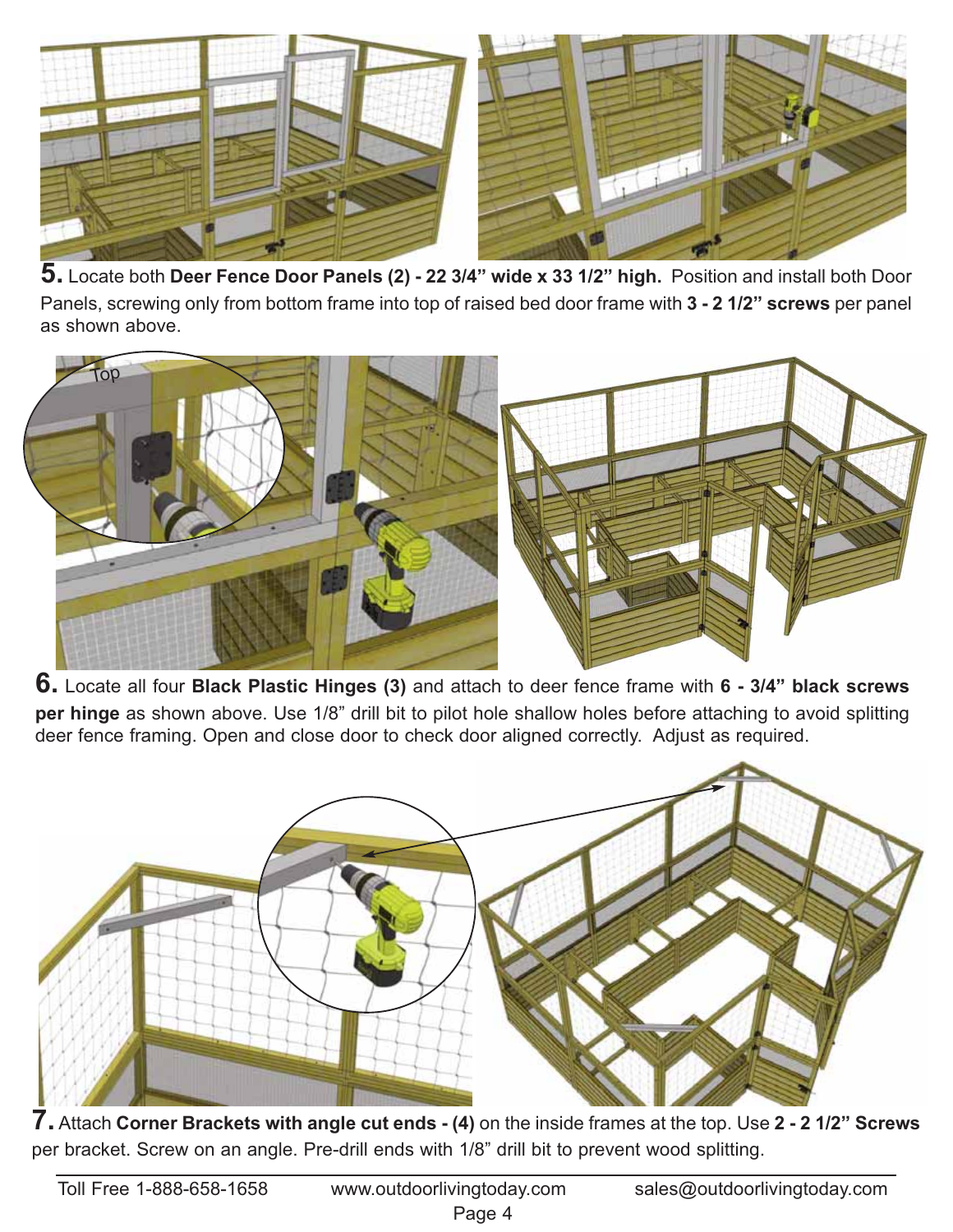

**8.** Locate **Vertical Panel Supports - Long (5) - 3/4" x 2 1/2" x 45"** and **Vertical Panel Supports - Short (6) - 3/4" x 2 1/2" x 22".** Starting with 45" long support first, center on panel frames, flush at bottom and attach with **4 - 2" Screws.** Offset the screw to either side of the support to ensure you contact the heart of the bed frame.



**9.** Position and attach short Vertical Panel Support using **3 - 2" Screws** as **per Step 7.** Complete remaining rear and side walls.



**10.** Attach Black Barrel Bolt to door and panel frame using **6 - 3/4" Black Screws**. Note how female part of Barrel Bolt is positioned higher than male. Do a dry run first to position Barrel Bolt correctly, then attach. Pre-drill with 1/8" drill bit to prevent wood from splitting.